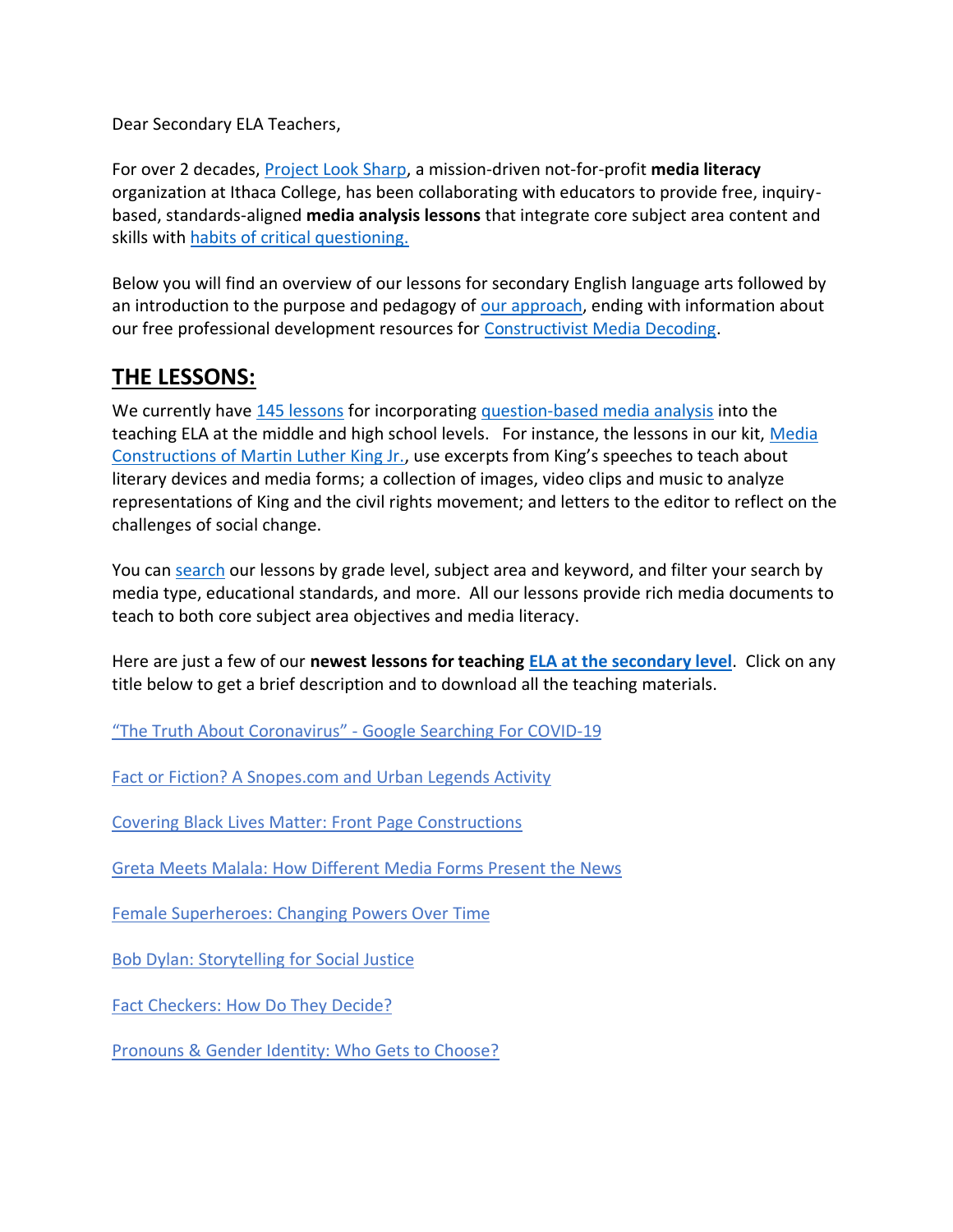## **CONSTRUCTIVIST MEDIA DECODING:**

Our [student-centered, inquiry-based approach](https://projectlooksharp.org/our-approach.php) is particularly effective for leading civil and reflective document-based analysis about **potentially polarizing issues**. Our lessons and methodology help students learn to ask [key questions;](https://projectlooksharp.org/Resources%202/Key-Questions-for-Decoding%20Dec-21.pdf) assess **truth, credibility, and accuracy** in media messages; and become **metacognitive** about their own thinking.

We believe that the critical analysis of all media messages - from books to blogs, paintings to *Pinterest* - must become habitual for all our students. Students need **continual practice** in asking [critical thinking questions](https://projectlooksharp.org/Resources%202/Project%20Look%20Sharp%20Key%20Questions%20Both.pdf) such as:

- *Who produced this for what purpose?*
- *Is the source and information credible?*
- *What are the biases in this message?*
- *How does my own identity influence how I see this?*

For this kind of self-reflective critical analysis to become ingrained, we need to have students practice this questioning, in age-appropriate ways, from Kindergarten through 12<sup>th</sup> grade, and in diverse subject areas. And we need effective and **efficient methodologies and free materials** to support the integration of media analysis into the core curriculum – helping us to teach what we already teach in ways that **engage more students** more effectively.

Project Look Sharp has published over [500 media analysis lessons](https://www.projectlooksharp.org/search-result.php?search%5Bkeyword%5D=&search%5Bcategory%5D=lessons) on our website and over [70](https://www.projectlooksharp.org/search-result.php?search%5Bkeyword%5D=&search%5Bcategory%5D=PD)  [professional development resources](https://www.projectlooksharp.org/search-result.php?search%5Bkeyword%5D=&search%5Bcategory%5D=PD) for this purpose. All of our lessons – including the lesson plans, media materials, and other handouts – are grant-funded so we can make them available **FREE for educators** through the [Project Look Sharp](https://projectlooksharp.org/index.php) website. All you need to do is set up a [free](https://projectlooksharp.org/register.php)  [account.](https://projectlooksharp.org/register.php)

## **PROFESSIONAL DEVELOPMENT RESOURCES:**

Project Look Sharp also has short, annotated [video demonstrations](https://projectlooksharp.org/our-approach.php#videos) of in-person and online classroom media decoding for different levels and subjects including:

- *Examining Credibility and Bias in Web Sites*
- *Decoding "Last Words" by Nas*

Our extensive [free PD materials](https://projectlooksharp.org/our-approach.php) about **curriculum driven media decoding** include:

- [Key Questions to Ask When Analyzing Media Messages](https://projectlooksharp.org/our-approach.php#handouts) and other handouts and posters
- [Articles and webinars](https://projectlooksharp.org/our-approach.php#articles) about Constructivist Media Decoding
- A [DIY Guide](https://projectlooksharp.org/?action=diy) for creating your own lessons

Please consider signing up for a [free account](https://projectlooksharp.org/register.php) to fully view our lessons and get added to our [email list](https://projectlooksharp.org/register.php) so that you will get periodic notices about new lessons and resources. And please pass